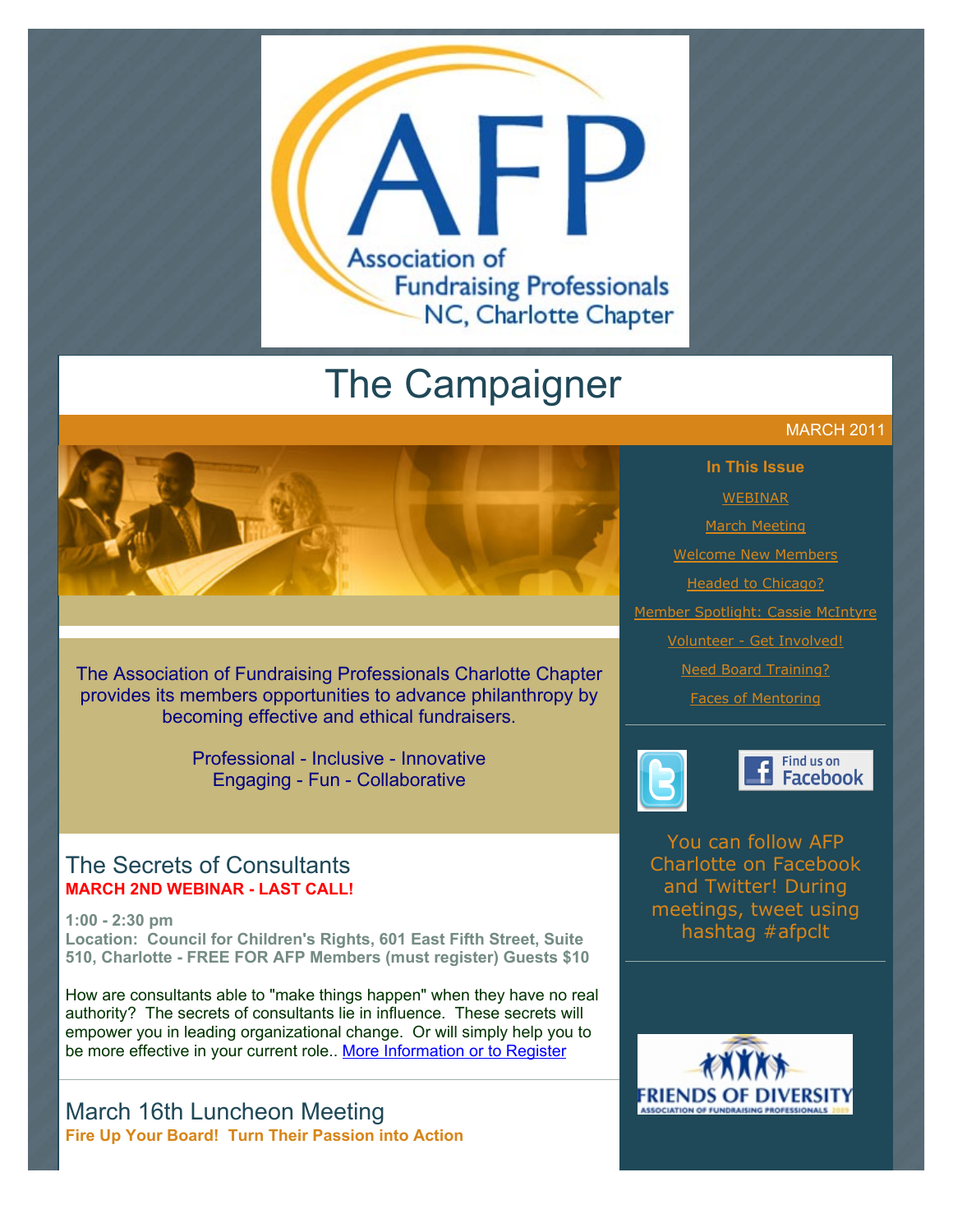#### **Don't delay - Our February Program Sold Out!** [Registration Link](http://www.afp-charlotte.org/rsvp_details.html?id=3009)

Location: Crowne Plaza Hotel, 201 S. McDowell St, Charlotte, NC 28204



Wish you could create a fired-up, engaged board excited about possibilities for your organization and eager to play a part in making it happen?

Consultant and author Gail Perry, CFRE will share her Fired Up system for igniting your board's passion, energizing its culture, and putting everyone to work where you need them.

Gail Perry, MBA, CFRE Author, speaker, consultant incorporates team-building, inspirational, motivational to nonprofit leaders and psychological ideas to take your board to a whole and boards Learn a new approach to board governance that new level, and have some fun in the process!

#### New Members **Welcome to our newest members:**

AFP-Charlotte welcomes January's new members:

[Kelly Commerford Cobb](mailto:kelley@fairwayforms.com) [Lynn Ivey,](mailto:lynn@theivey.com) The Ivey **Amanda Pearce**, Grant CREWS [Ralph K. Phillips,](mailto:rphillips@tnc.org) The Nature Conservancy [Robin Rogers,](mailto:rrogers19@carolina.rr.com) Leave A Legacy Charlotte [Libby Safrit,](mailto:libby.safrit@carolinashealthcare.org) Teeb Health Connection [Debora Mitchell Sparks,](mailto:dmsparks@charmeckcoa.org) Council on Aging

For more info about AFP membership please contact [Brandon Prescott](mailto:brandon@cfcrights.org).

### **Headed to Chicago?**

**AFP International Conference**

Are you planning to attend the AFP International Conference in Chicago this month? Michelle Hamilton is gathering names, and contact information of Charlotte attendees for a group dinner or get-together during the conference. **If you are planning to attend please [e-mail Michelle](mailto:MHamilton@crisisassistance.org) your name, e-mail, cell number and hotel name. Include Chicago in the subject line**. See you there!

### Member Spotlight

[Cassie McIntyre](mailto:cassiemcintyre@citizenschools.org) Manager of Civic Engagement, NC - Citizen Schools



#### **2011 Board of Directors**

#### EXECUTIVE COMMITTEE

**President Amy Tribble, CFRE** Arts and Science Council

**President-Elect Katie Benston, CFRE**

**Vice President, Membership Michelle Hamilton, CFRE** Development Officer Crisis Assistance Ministry

**Vice President Programming Sharon Harrington, JD, CFRE** Director of Development College of Liberal Arts & Sciences UNC Charlotte

**Vice President, Outreach Armen S. Boyajian** Director of Leadership Giving Catholic Diocese of Charlotte

**Secretary Kelly Lynn** Director of Development & Community Engagement Charlotte Emergency Housing

**Treasurer Jennifer Sheely** Vice President Holy Angels Foundation, Inc.

**Past President. Community Board Training Doug Hartjes, CFRE President** Make-A-Wish Foundation of Central & Western North Carolina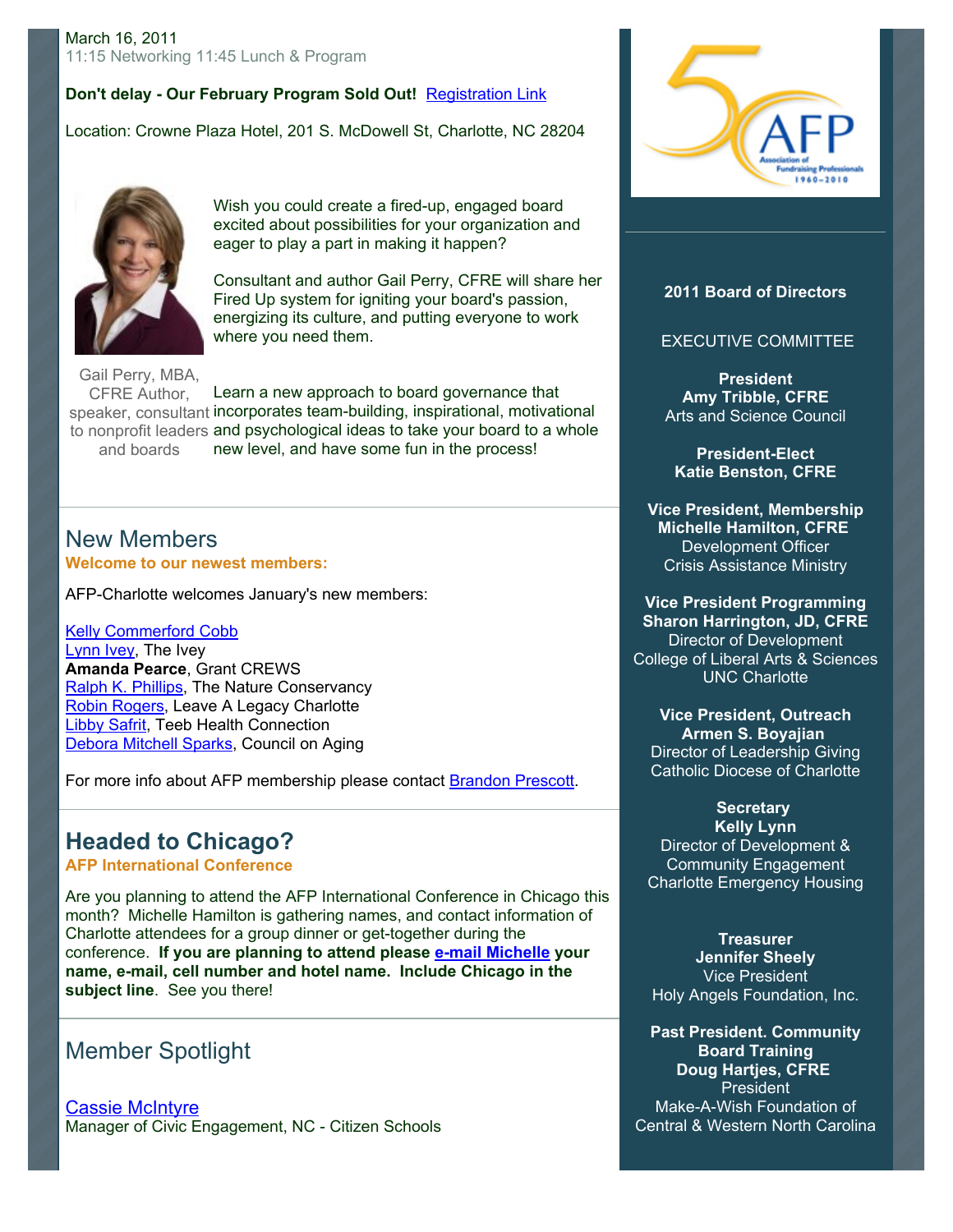#### Why did you join AFP?

I moved to Charlotte from Northern Virginia in 2008 and thought AFP would be a great way to develop relationships both professionally and personally. I was also sure that I wanted to be in the fundraising and development profession but was unsure of the particular agency or cause that I was the best fit for, I know AFP would expose me to a number of different organizations.

What has been the greatest benefit of membership for you personally? The greatest benefit of my AFP membership has been the knowledge and exposure I have gained. I received a membership scholarship in 2009 when my organization could not financially support my involvement with AFP. In addition I participated in the mentee program and was paired with a more seasoned development professional. This relationship has opened up a number of new opportunities for me and I have thoroughly enjoyed the experience.

What would you say to other fundraising professionals who are considering AFP membership?

I'm not as seasoned of a development professional as I'd like to think I am. AFP provides you with opportunities to continue learning about fundraising and development while you are gaining experience on the job. AFP also allows you to create relationships with more seasoned professionals, these relationships have served as critical resources for myself and my organization.

#### Volunteers Needed! Get Involved! **NATIONAL PHILANTHROPY DAY & NC PHILANTHROPY CONFERENCE**

The planning for the **2011 National Philanthropy Day** (NPD) is underway. If you are interested serving on the committee, please email [Stephanie Stenglein,](mailto:stephanies@charlottesymphony.org) NPD chair.

The **7th Annual NC Philanthropy Conference** is coming up on August 11, 2011 at the Sheraton Imperial Hotel in Durham - and we need volunteers from AFP Charlotte to help with a number of committees that support this event (which raises important funds for our chapter). To volunteer, please contact [Jamie Hayes](mailto:jrhayes@novanthealth.org) at 704-384-5334.

### AFP Board Training **Nonprofit Training**

The AFP Past Presidents recently revised the AFP Board Training as a complimentary service to local nonprofits. The presentation is approximately 45 minutes long and focuses specifically on Board responsibilities. Our past presidents affinity group will be the exclusive providers of this service and nonprofits can contact [Doug Hartjes,](mailto:dhartjes@ncwish.org) CFRE to schedule this service.

## Mentoring Matters!

**Volunteer Update & Testimonial**

**The Mentoring Committee welcomes our newest volunteer for leadership service, [Halley Cella!](mailto:hcella@charlottemuseum.org)**

Halley is a current mentee of the Mentoring Class of 2011. Because of her

#### BOARD MEMBERS

**Monthly Programs & Audioconferences, Member Events Tamara Brainerd, CFRE** Vice President, Operations Junior Achievement of Central Carolinas

and

**Grace Lewis, CFRE** Regional Executive/Vice President of Fund Development Girls Scouts Carolinas Peaks to Piedemont

**Legislative Joy Paige** VP for Instituional Advancements Johnson C. Smith University

> **Affinity Groups Beth Fischer, JD, CFRE** Director of Principal Gifts UNC Charlotte

**Senior Forum & Job Opportunities**

**Jenni Gaisbauer, CFRE** Senior Vice President of **Development** Levine Museum of the New South

**NC Philanthropy Conference Jamie Hayes, CFRE** Director of Development Presbyterian Healthcare Foundation

**Scholarship Shannon Hinson** Director of Annual Fund Thompson Child & Family Focus

**Finance & Certification Katherine Lambert, CFRE** Executive Vice President Girl Scouts, Hornets' Nest Council

**Finance & Sponsorships Patton McDowell, CFRE** Patton McDowell & Associates

**Mentoring Benjamin T. Mohler, CFRE** Director of Philanthropy and **Development** The University of North Carolina at Charlotte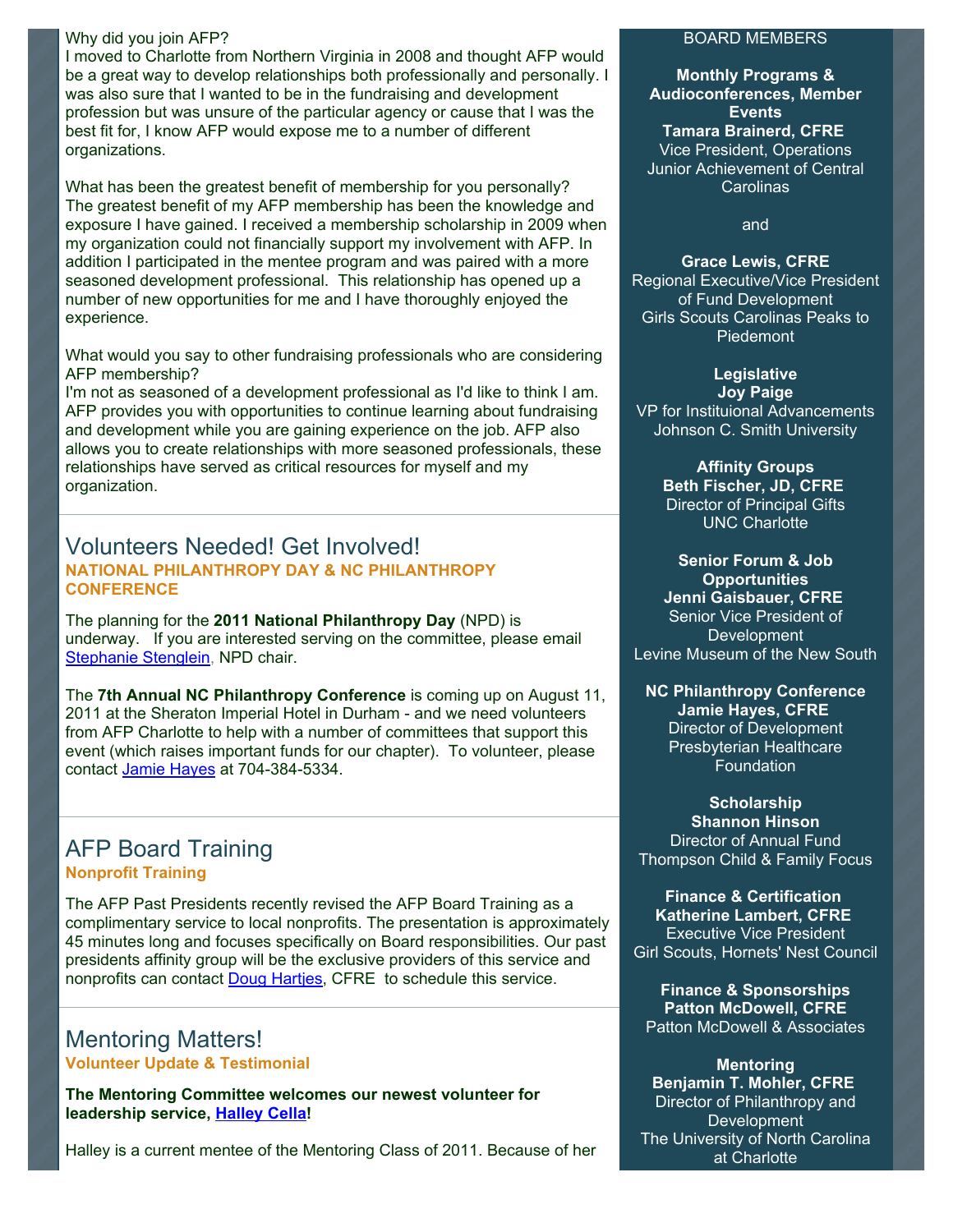role working with membership rolls of a historical organization; Halley brings a perspective distinctly different from the current members of the mentoring program committee.

Halley's passion for fundraising is clear. When asked what inspires her work in philanthropy, she responded "first and foremost, the Charlotte Museum of History's mission, capturing and sharing Charlotte's stories, inspires my work in philanthropy. Knowing that my work ultimately helps build a learning environment and instill enthusiasm about history certainly motivates me. The generosity of our community also inspires my work. Getting to know our donors and making them feel appreciated is the best part of my job."

Halley came to the non-profit sector and fundraising as a profession in 2008. Having majored in history and served as a volunteer at a small local history museum in Chapel Hill, The Charlotte Museum of History was excited to hire her after an informational interview with the organization's President and CEO. Halley started in the development department as a development assistant and gradually took on more fundraising and development responsibilities, and eventually added the responsibilities of the director of membership.

#### **[Grace Lewis](mailto:glewis@girlscoutsp2p.org) - On Mentoring**



When I joined AFP one of the first things that caught my eye as a member benefit was the mentoring program. I was new in the field and I signed up right away for a mentor. My mentor did a fabulous job and helped me more than I can say. So, I wanted to do the same for someone. This past year I volunteered to mentor and I am 3 months into the process.

I have truly enjoyed this experience. My mentee is eager to learn and I am glad to assist her in any way I can. We have had several meetings, one of which she attended my organizations Fund Development committee meeting. I look forward to the rest of the year and this wonderful opportunity to give back to a young professional.

Grace Lewis, CFRE

As Vice President of Development, Grace Lewis

oversees the fund development efforts for Girls Scouts Carolinas Peaks to Piedmont. She is responsible for raising funds for philanthropic support to continue to create programs and opportunities to empower local young women as they grow into adults in the council's 40-county jurisdiction.

Grace has spent more than 12 years in non-profit management and community leadership, four of which were with Girl Scouts. Her experience spans boards of directors, fiscal management, team building, volunteer development and collaboration.

Grace started her career with the United Way and she continues to be a strong supporter of the United Way mission. "United Way opened the door of philanthropy for me and I have never looked back!"

#### **[Marianne Wescoat](mailto:mwescoat@unionacademy.org) - On Being A Mentee**

I have been a member of AFP for about a year and feel that it is a very beneficial organization which offers several tools that can be used daily. My mentor,

The William States Lee College of Engineering

**Membership Recruitment & Retention, Every Member Campaign Brandon Prescott** Associate Director of **Development** Council for Children's Rights

**National Philanthropy Day Stephanie Stenglein**

Annual Campaign and Patron Information Manager Charlotte Symphony